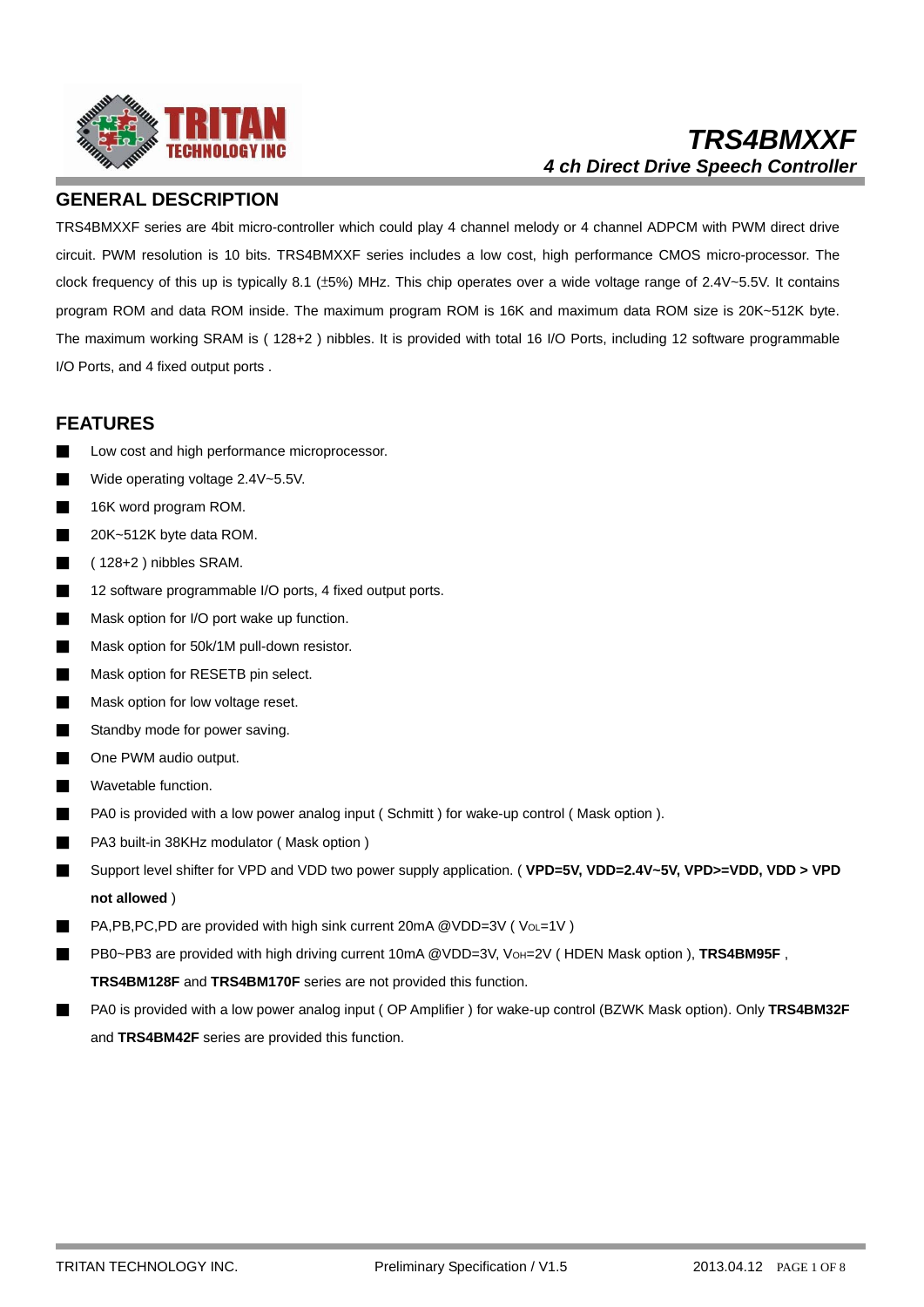

| <b>BODY</b>                     | TRS4BM06F         | TRS4BM10F       | TRS4BM16F         | TRS4BM21F          | TRS4BM32F          | <b>TRS4BM42F</b> |
|---------------------------------|-------------------|-----------------|-------------------|--------------------|--------------------|------------------|
| <b>VOICE DURATION</b>           | 6 SEC.            | 10 SEC.         | 16 SEC.           | 21 SEC.            | 32 SEC.            | 42 SEC.          |
| <b>RAM SIZE</b>                 | $(96+2)$ x 4      | $(96+2)$ x 4    | $(96+2) \times 4$ | $(96+2)$ x 4       | $(96+2) \times 4$  | $(96+2)$ x 4     |
| <b>I/O PINS</b>                 | 12I/O, 4O         | 12I/O, 4O       | 12I/O, 4O         | 12I/O, 4O          | 12I/O, 4O          | 12I/O, 4O        |
| DATA ROM SIZE                   | $20K \times 8$    | $32K \times 8$  | 48K x 8           | 64K x 8            | 96K x 8            | $128K \times 8$  |
| PROGRAM ROM SIZE 8K x 12        |                   | 8K x 12         | 8K x 12           | 8K x 12            | 8K x 12            | 8K x 12          |
| <b>BODY</b>                     | TRS4BM52F         | TRS4BM64F       | TRS4BM95F         | TRS4BM128F         |                    |                  |
| <b>VOICE DURATION</b>           | 52 SEC.           | 64 SEC.         | 95 SEC.           | 128 SEC.           | 170 SEC.           | $---$            |
| <b>RAM SIZE</b>                 | $(96+2) \times 4$ | $(96+2)$ x 4    | $(128+2)$ x 4     | $(128+2) \times 4$ | $(128+2) \times 4$ | $---$            |
| <b>I/O PINS</b>                 | 12I/O, 4O         | 12I/O, 4O       | 12I/O, 4O         | 12I/O, 4O          | 12I/O, 4O          | $---$            |
| DATA ROM SIZE                   | $156K \times 8$   | $192K \times 8$ | 285K x 8          | 384K x 8           | 512K x 8           | ---              |
| <b>PROGRAM ROM SIZE 8K x 12</b> |                   | 8K x 12         | 16K x 12          | 16K x 12           | 16K x 12           | $---$            |

The RAM ROM sizes and I/O ports of TRS4BMXXF are shown below:

# **BLOCK DIAGRAM**

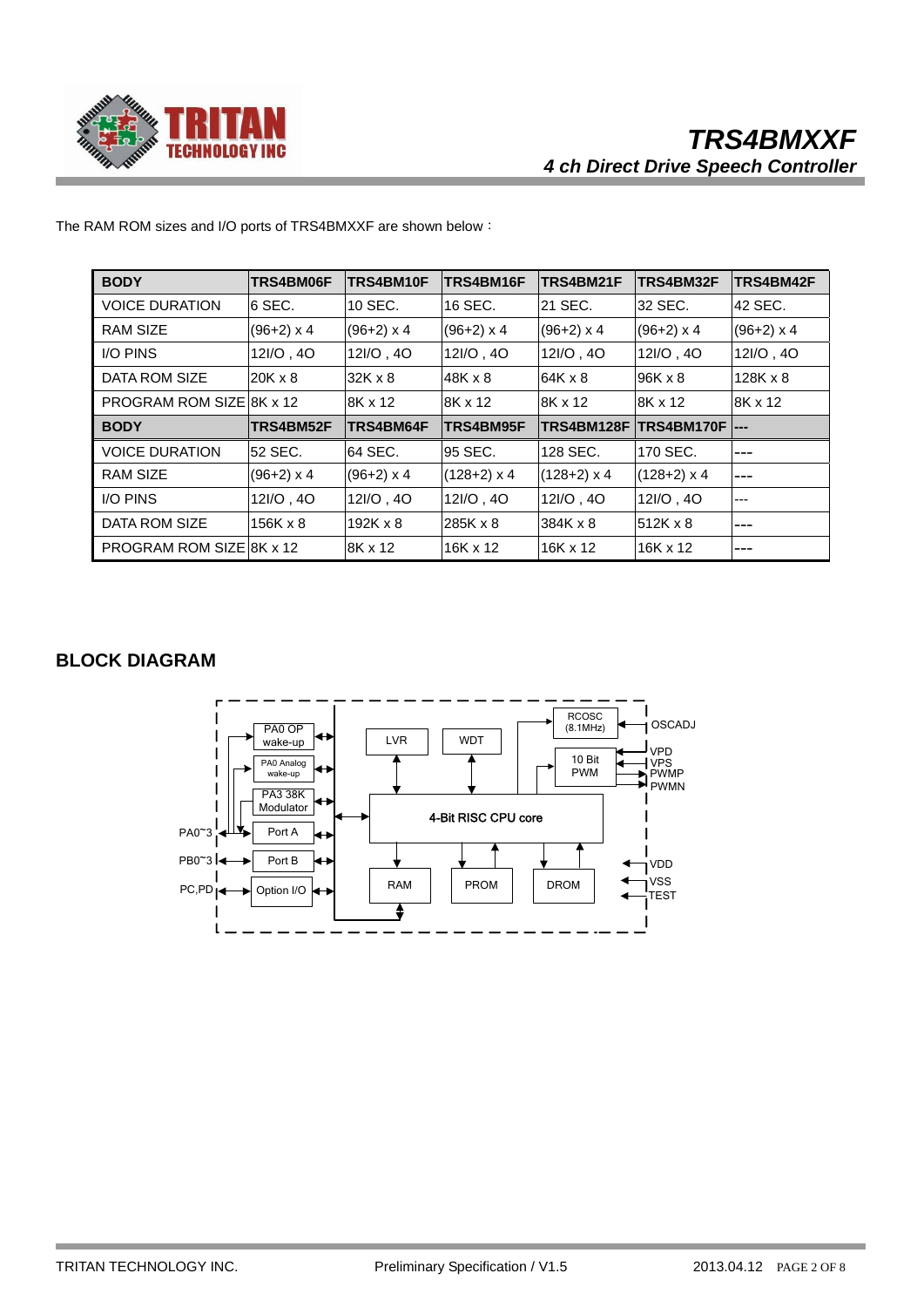

# **PIN DESCIRPTION**

|                          |             | <b>State</b> |                                                                                                                                                                            |
|--------------------------|-------------|--------------|----------------------------------------------------------------------------------------------------------------------------------------------------------------------------|
| <b>PAD Name</b>          | <b>Type</b> | <b>After</b> | <b>Description</b>                                                                                                                                                         |
|                          |             | Reset        |                                                                                                                                                                            |
| <b>Power Input</b>       |             |              |                                                                                                                                                                            |
| <b>VDD</b>               | P           | High         | Power input except PWM block power                                                                                                                                         |
| <b>VSS</b>               | P           | Low          | Ground input except PWM block power                                                                                                                                        |
| <b>VPD</b>               | P           | High         | PWM block power input, Support VPD and VDD two power supply application,<br>(VPD=5V, VDD=2.4~5V, VPD>=VDD, VDD > VPD not allowed)                                          |
| <b>VPS</b>               | P           | Low          | PWM block ground input                                                                                                                                                     |
| <b>General I/O ports</b> |             |              |                                                                                                                                                                            |
| PA0~PA3                  | 1/O         | <b>XXXX</b>  | Port A is a programmable Input /Output port.<br>PA0 shared with analog or OP Amp. input port for wake-up by mask option.<br>PA3 built-in a 38KHz modulator by mask option. |
| PB0~PB2                  | 1/O         | <b>XXXX</b>  | PB0~PB2 is a programmable Input /Output pin, high drive current 10mA is enabled<br>by mask option.                                                                         |
| <b>IPB3/RESETB</b>       | I/O(I)      | X/H          | PB3 shared with RESETB by mask option, PB3 high drive current 10mA is enabled<br>by mask option.                                                                           |
| PC0~PC2                  | $\Omega$    | 000/XXX      | PC0~PC2 is a output port only.                                                                                                                                             |
| <b>PC3/RESETB</b>        | O/I         | O/H          | PC3 is a output port only, it shared with RESETB by mask option.                                                                                                           |
| PD0~PD3                  | 1/O         | <b>XXXX</b>  | Port D is a programmable Input /Output port.                                                                                                                               |
| <b>TEST PIN</b>          |             |              |                                                                                                                                                                            |
| <b>TEST</b>              |             | Low          | For testing use, it is pull down to VSS internal chip.                                                                                                                     |
| Audio output pin         |             |              |                                                                                                                                                                            |
| <b>PWMP</b>              | I/O         | Low          | Audio output $PWM (+)$ .                                                                                                                                                   |
| <b>PWMN</b>              | 1/O         | Low          | Audio output PWM (-).                                                                                                                                                      |
| <b>OSC PIN</b>           |             |              |                                                                                                                                                                            |
| lOSCADJ                  |             | X            | Frequency adjust pin, connected to external resistor to VSS for adjusting oscillator<br>frequency.                                                                         |

*Note : Substrate must be connected to VSS.*

## **FUNCTION DESCRIPTION**

## **DATA DROM (DROM)**

The TRS4BMXXF series are provided with 20K~512K bytes ROM for data storage. DROM is addressed by five registers DMA4, DMA3, DMA2, DMA1 and DMA0, where DMA0 is the lowest nibble while DMA4 is the highest one. After these registers are specified by software, data is read from data register (DMDL & DMDH) and it need enough delay time (**about 5 MCU instruction time** ) for access time requirement, where DMDL is the low nibble while DMDH is high nibble.

## **PROGRAM ROM (PROM)**

The TRS4BMXXF series are provided with 8K~16K words (0000H ~ 3FFFH) PROM which stores execution program.

## **SRAM**

The TRS4BMXXF series are provided with 96~128 nibbles SRAM. The addressing space is separated into several pages. Program can select working pages by setting MAH register.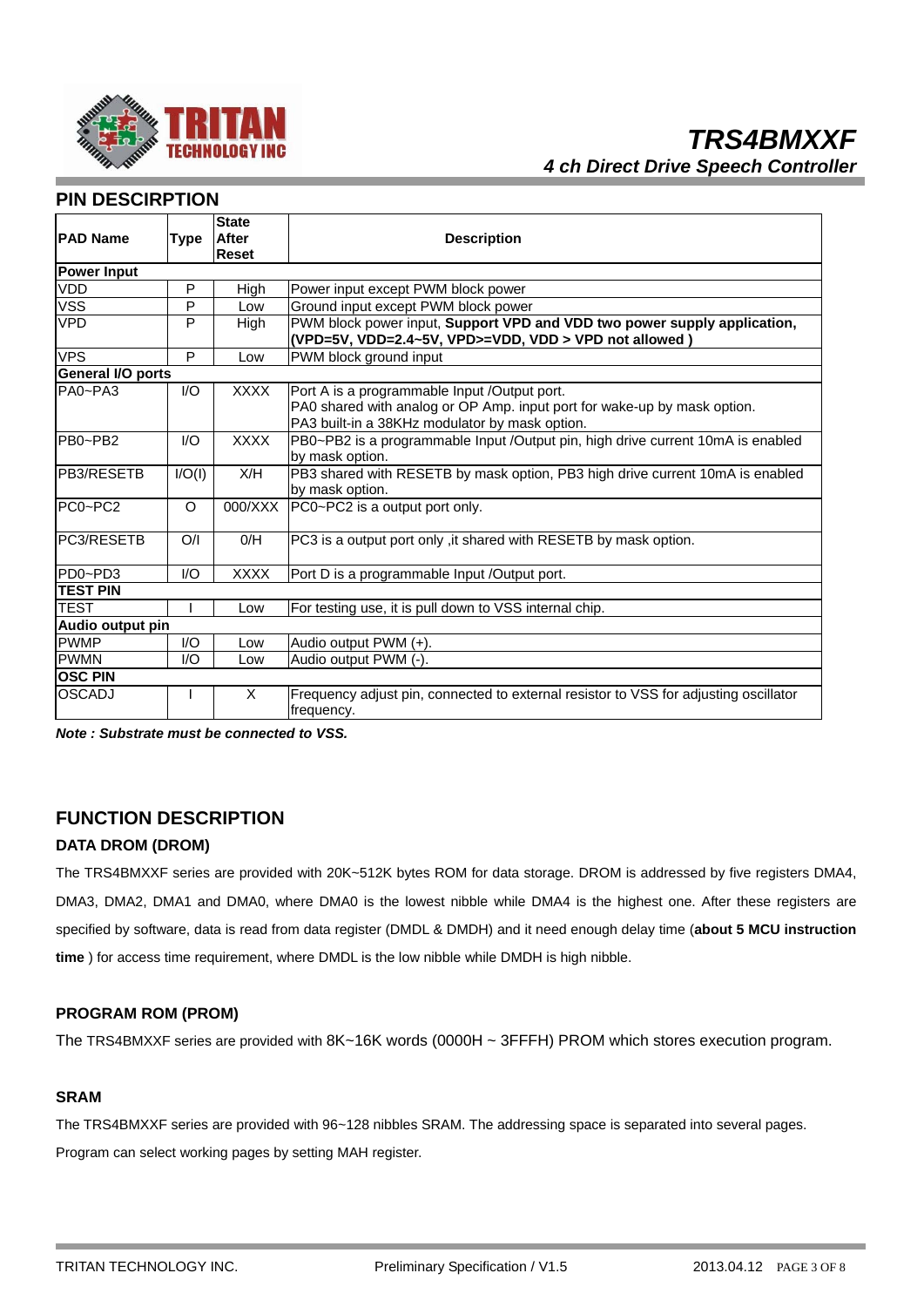

## **HALT MODE**

The TRS4BMXXF series are provided with a power saving mode for those applications requiring a very low stand-by current. The PA0~PA3, PB0~PB3, PD0~PD3 are the wake-up sources. Furthermore, the SRAM will keep their previous setting without any data loss in this mode. Low voltage reset (LVR) will be disabled in halt mode automatically for saving power consumption.

#### **I/O PORT**

TRS4BMXXF series are provided with four sets I/O ports. PA0~PA3, PB0~PB3 and PD0~PD3 are input/output programmable, PC0~PC3 is output port only. All three ports PA, PB, PD are in input port mode after reset, and if wake-up option is enabled, they will be turned to input port mode automatically after MCU execution HALT instruction. When PA,PB,PD bit set to be wake-up enabled and MCU is in halt mode, a rising edge at that pin will wake up MCU after 64 MCU cycles, and then MCU will jump to address 004H. All output port PA0~PA3, PB0~PB3, PC0~3 and PD0~PD3 are provided with high sink 20mA current.

Several hardware options are provided for I/O ports. They are described as the followings:

- PA0~PA3, PB0~PB3, PD0~PD3, could be selected to have wake-up function or not.
- PA0~PA3, PB0~PB3, PD0~PD3, could be selected to have 50K/1M ohm pull down resistor or not when in input mode.
- PB3 and PC3 could be selected as RESETB pin or not.
- PC0~PC3 and PD0~PD3 could be selected to have output low open or not.
- PC0~PC3 and PD0~PD3 could be selected to have output high when in power down mode (halt).

#### **PA0 is provided with an analog input ( Schmitt ) for wake-up control ( Mask option )**

PA0 supports an analog input buffer with schmitt circuit, it is enabled by **"RCWK" option** and supports low power consumption in halt mode, if PA0 analog signal keep about 0.5VDD, so this function is suitable for recycle wakeup MCU by external RC time constant, external RC time constant is easy built by VDD connected to R and serial with C to VSS.

#### **PA0 is provided with an analog input ( OP Amp. ) for wake-up control ( Mask option )**

It built-in an OP amplifier for wakeup trigger, the pull down 1M and 50k resistor will be disabled by hardware circuit when "**BZWK" option is** enabled automatically, PA0 always keep at DC level ( bias voltage Vbias ) for signal amplify, and Vbias is about 0.8V ~ 1.0V. Only **TRS4BM32F** and **TRS4BM42F** series are provided this function.

#### **PA3 is provided with a 38KHz modulator ( Mask option )**

PA3 built-in a 38KHz modulator combined with register DATA\_PA bit 3, this function is enabled by "**F38K" option.** 

#### **PB0~PB3 is provided with high driving current 10mA ( HDEN Mask option )**

The driving current of Port B is about 3.5mA normally, it can support 10mA driving current if needed by mask option.

**TRS4BM95F** , **TRS4BM128F** and **TRS4BM170F** series are not provided this function.

#### **10bit PWM AUDIO OUTPUT**

TRS4BMXXF series have one set of PWM for audio output. The PWM output can drive 8 ohm speaker. It can be enabled or disabled by software programming. The PWM is 10 bit resolution. And its clock is set as 32KHz. The PWM data registers are

TRITAN TECHNOLOGY INC. Preliminary Specification / V1.5 2013.04.12 PAGE 4 OF 8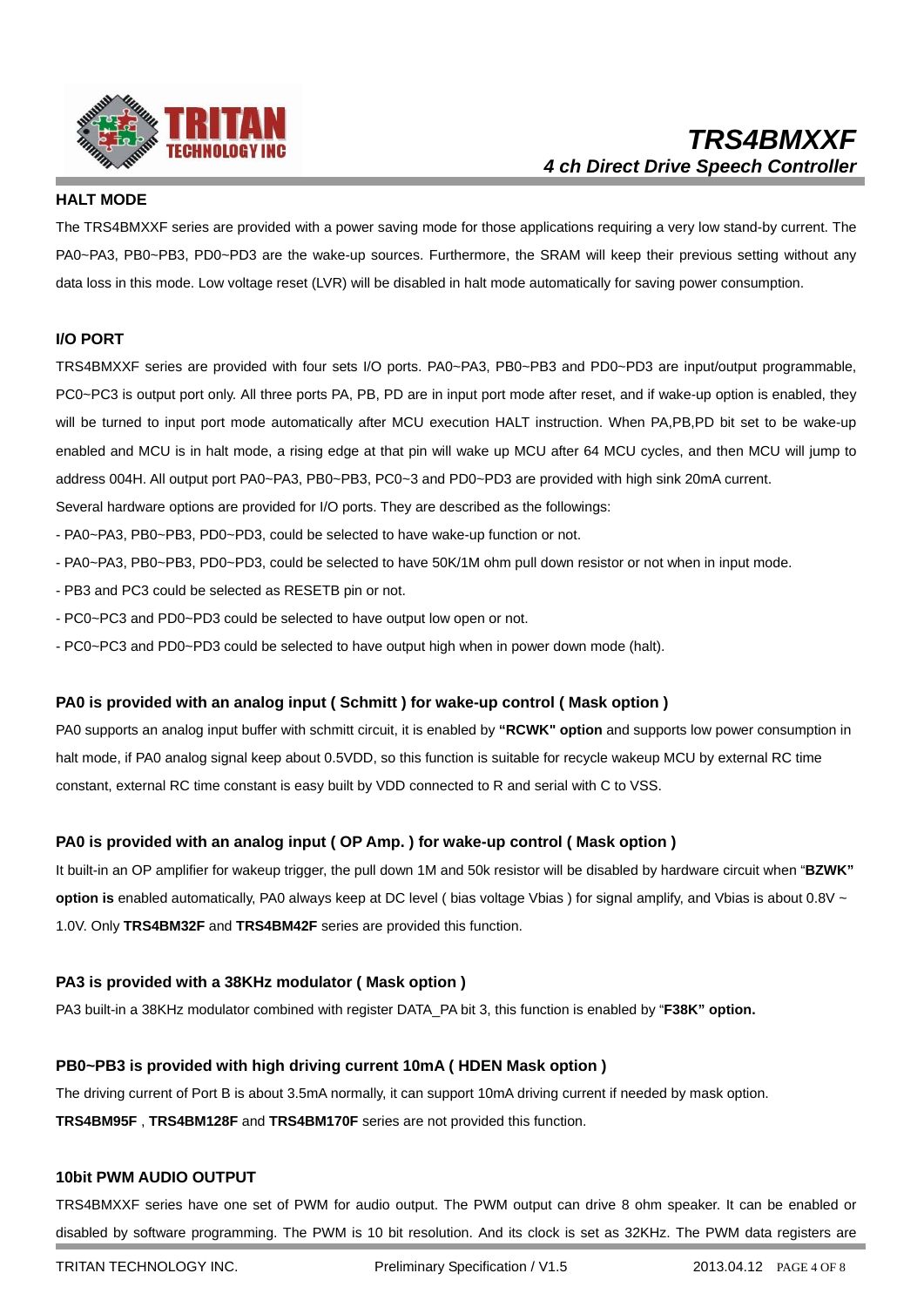

AUD DL and AUD\_DH, where AUD\_DL is the low nibble and AUD\_DH is the high nibble.

## **LOW VOLTAGE RESET (LVR)**

The TRS4BMXXF series could be selected to have low voltage reset function or not. If this option is enabled, the system will reset automatically when supply voltage is too low, it will be disabled in halt mode.

## **WATCH DOG TIMER (WDT)**

There is a watch dog timer available in this chip. This timer can be enabled or disabled by hardware option. When disabled, watch dog timer will not have any effect to chip. When enabled, software shall run an "reset watch dog" instruction before this timer time out.

## **SYSTEM RESET**

The system reset signal is combine with four signals which are power on reset, low voltage reset (LVR), external PC3/PB3 (RESETPIN) pin and WDT overflow reset.

## **RC OSCILLATOR**

The chip has an standard frequency of 8.1 MHz, built from RC oscillator. The frequency can be adjusted by using external resistor connected between OSCADJ pin and VSS, the resistor is from 0 to 100K ohm for ±10% deviation. When external resistor is used, internal resistor is abandoned. All chips of the series has accurate clock generator, it may be in range ±5 % of mass production. System clock can be stopped by HALT command. Once stopped, only wake-up triggering inputs or PB3/PC3 (RESETB) input ( if option is enabled) can re-start oscillation.

## **ABSOLUTE MAXIMUM RATINGS**

| <b>PARAMETER</b>             | <b>SYSMBOL</b> | <b>RATING</b>        | <b>UNIT</b> |
|------------------------------|----------------|----------------------|-------------|
| DC Supply Voltage            | V+             | < 7.0                |             |
| Input Voltage Range          | VIN            | $-0.5$ to VDD $+0.5$ |             |
| <b>Operating Temperature</b> | IА             | $-10$ to 60          | °C          |
| Storage Temperature          | l sto          | $-50$ to 150         | ٥C          |

## **DC CHARACTERISTICS ( TA = 25**℃**, VDD = 3V, unless otherwise noted )**

| <b>PARAMETER</b>                                              | <b>SYMBOL</b>   | <b>TEST CONDITIONS</b>                                                 | <b>LIMIT</b> |            |            | <b>UNIT</b> |
|---------------------------------------------------------------|-----------------|------------------------------------------------------------------------|--------------|------------|------------|-------------|
|                                                               |                 |                                                                        | Min          | <b>Typ</b> | <b>Max</b> |             |
| Operating voltage                                             | V <sub>DD</sub> |                                                                        | 2.4          |            | 5.5        |             |
| <b>Operating Current</b>                                      | lop             | 3V, 8.1MHz                                                             |              | 2.5        |            | mA          |
| <b>Standby Current</b><br>(RCWK & BZWK<br>disabled)<br>option | ISTBY A         | $1.VDD=5V$<br>2.PA0 RCWK option disabled<br>3.PA0 BZWK option disabled |              | 0.1        |            | uA          |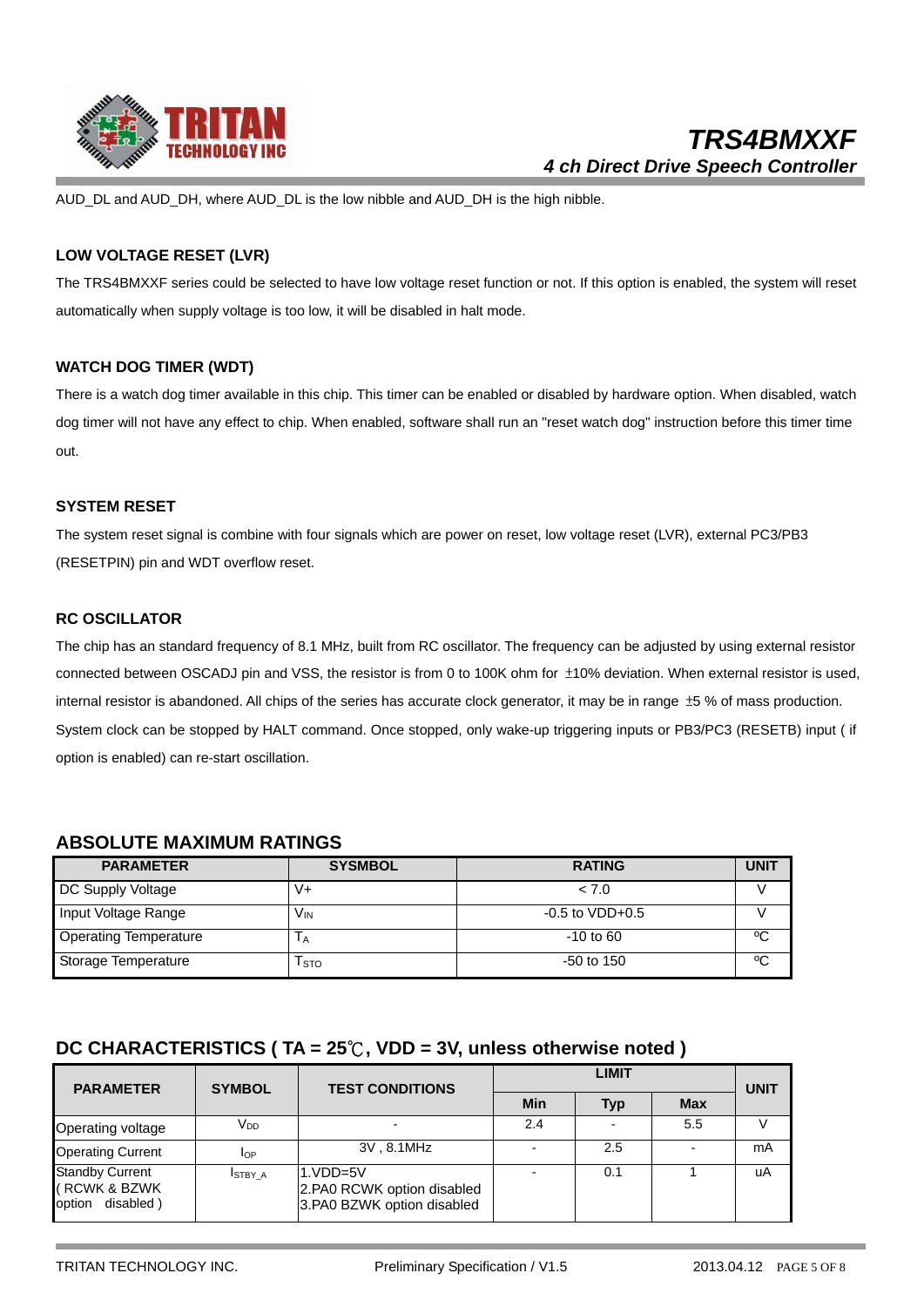

# *TRS4BMXXF 4 ch Direct Drive Speech Controller*

| <b>Standby Current</b><br>(RCWK option<br>enabled) | <b>ISTBY B1</b>        | 1.VDD=5V, PA0=2.5V<br>2.PA0 RCWK option enabled<br>3.PA0 BZWK option disabled |                              | 4                        | 6                        | uA     |
|----------------------------------------------------|------------------------|-------------------------------------------------------------------------------|------------------------------|--------------------------|--------------------------|--------|
| <b>Standby Current</b><br>(BZWK option<br>enabled) | <b>ISTBY3 C1</b>       | $1.VDD=5V$<br>2.PA0 BZWK option enabled<br>3.PA0 RCWK option disabled         |                              | 30                       |                          | uA     |
| Input High Level                                   | V <sub>IH</sub>        | All I/O port                                                                  | $0.8*V_{DD}$                 |                          |                          | $\vee$ |
| Input Low Level                                    | $V_{\parallel}$        | All I/O port                                                                  |                              |                          | $0.2*V_{DD}$             | $\vee$ |
| Input High Level                                   | $V_{\mathsf{IH\_PA0}}$ | RCWK option enabled                                                           | $0.74^{\ast}\mathrm{V_{DD}}$ |                          |                          | V      |
| Input Low Level                                    | $V_{IL\_PA0}$          | RCWK option enabled                                                           |                              | $\overline{\phantom{a}}$ | $0.34*V_{DD}$            | $\vee$ |
| Output Drive Current                               | I <sub>OH1</sub>       | VDD=3V, V <sub>OH</sub> =2V                                                   |                              | $-3.5$                   | -                        | mA     |
| Output High Drive<br>Current                       | I <sub>OH2</sub>       | $VDD=3V$ , $V_{OH}=2V$<br>(For PB0~3, HDEN option=1)                          |                              | $-10$                    | $\blacksquare$           | mA     |
| Output High Sink<br>Current                        | I <sub>OL1</sub>       | $VDD=3V$ , $V_{OL}=1V$<br>(For PA, PB, PC, PD)                                |                              | 20                       | $\overline{a}$           | mA     |
| Input Resistor                                     | $R_{IN}$               | Pull down 50K ohm Selected<br>$VDD=4.5V$                                      |                              | 50                       | $\blacksquare$           | Kohm   |
|                                                    |                        | Pull down 1M ohm Selected                                                     |                              | 1000                     | $\overline{\phantom{0}}$ | Kohm   |

# **AC CHARACTERISTICS ( TA = 25**℃**, VDD = 3V, unless otherwise noted )**

| <b>PARAMETER</b>                                  | <b>SYMBOL</b>     | <b>TEST CONDITIONS</b>                                  | <b>LIMIT</b> |                        |                         | <b>UNIT</b>                   |
|---------------------------------------------------|-------------------|---------------------------------------------------------|--------------|------------------------|-------------------------|-------------------------------|
|                                                   |                   |                                                         | <b>Min</b>   | <b>Typ</b>             | <b>Max</b>              |                               |
| <b>RCOSC Frequency</b>                            | F <sub>CPU1</sub> | OSCADJ PAD floating<br>$VDD=2.4V~5.5V$                  | 7.7          | 8.1<br>$(8.1 \pm 5\%)$ | 8.5                     | <b>MHz</b>                    |
|                                                   | F <sub>CPU2</sub> | OSCADJ PAD connected with<br>0~100K ohm resistor to VSS |              | $8.1 \pm 10\%$         |                         | <b>MHz</b>                    |
| PA3 38KHz output                                  | $F_{38K}$         | PA3 F38K option enabled and<br>register DATA_PA=1xxx B  |              | $F_{\rm CPU} \div 216$ |                         | <b>KHz</b>                    |
| <b>DROM</b><br>data<br>ready<br>time              | Tdrom             | Address ready to data ready                             |              |                        | 5 instruction<br>cycles |                               |
| Stable clock delay<br>after RCOSC clock<br>output | CKstable2         | CKstable (Note1)                                        |              | 64                     |                         | <b>MCU</b><br>cycle<br>(1/8M) |

*Note1: The stable clock delay is place after first clock output of RCOSC and before user's first instruction, it means the* 

*user's program will get more stable clock after power on reset or wakeup from halt mode.*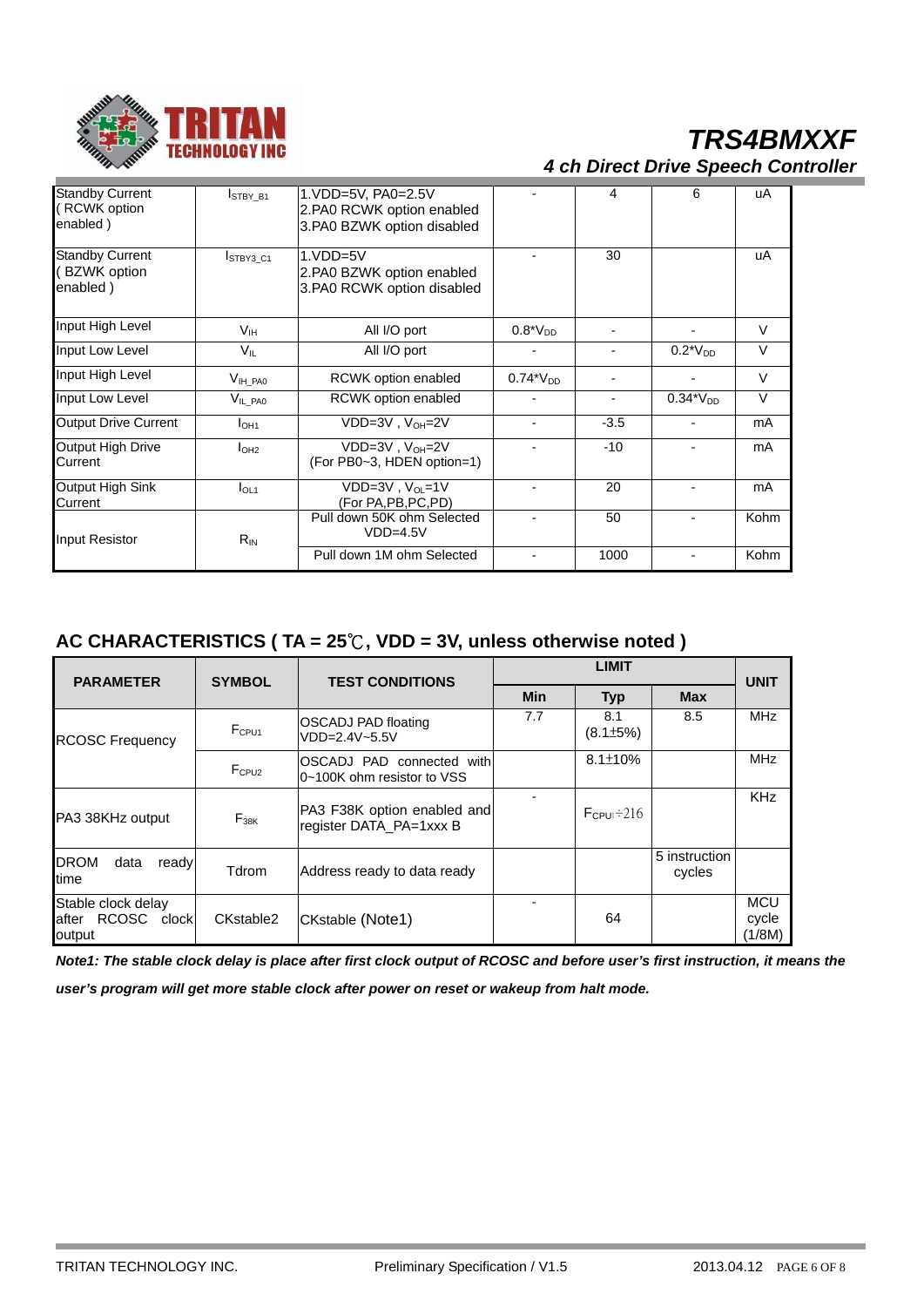

# **APPLICATION CIRCUIT**

# **(1) Normal circuit**



*Note : Substrate must be connected to VSS.*

# **(2) Heavy loading circuit**

 **This application circuit is used when internal impendence of battery is high and/or speaker volume is high and/or heavy load is used at PWMP or PWMN PIN ( like Motor ).** 



*Note : Substrate must be connected to VSS.*